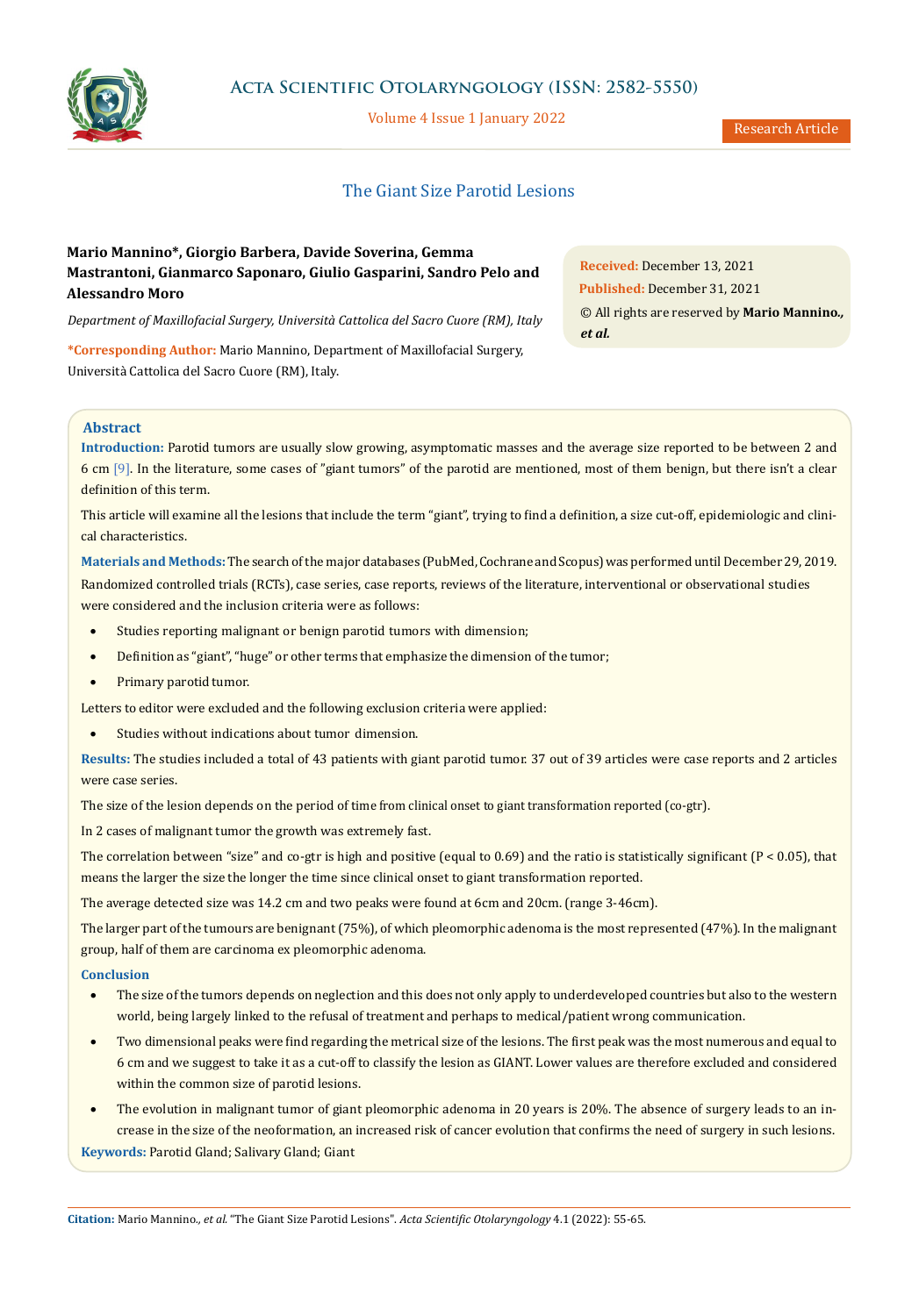#### **Introduction**

Salivary gland tumors are a morphologically and clinically diverse group of neoplasms which may present significant diagnostic and management challenges.

70% of salivary neoplasms affect the parotid gland. 85% of parotid masses are benign tumors and 60-80% of these are pleomorphic adenomas. Malignant salivary gland neoplasms account for more than 0.5% of all malignancies and approximately 3% to 5% of all head and neck cancers [1,2].

Most patients with malignant salivary gland tumors are in their sixth or seventh decade of life  $[3,4]$ . Among the malignant the most frequent is mucoepidermoid carcinoma, with a frequency of 6.5% [5].

Parotid tumors are usually slow growing, asymptomatic and the average size reported to be between 2 and 6 cm  $[6]$ . In the literature, some cases of "giant tumors" of the parotid are mentioned, most of them benign, but it is not a clear which entity should be defined as giant.

We have examined all lesions that include the term "giant", in order to find a definition, a size cut-off, epidemiologic and clinical characteristics.

A review of the literature on giant parotid neoplasms has been performed.

The dimension was correlated to histological type, size, age, gender, nationality, primitive benignant or malignant nature, eventual malignant evolution from primitive benignancy, time between clinical onset and giant transformation reported (co-gtr) and between this and treatment.

## **Materials and Methods**

This systematic review was conducted in accordance with the Preferred Reporting Items for Systematic Reviews and Meta-analyses (PRISMA) statement for reporting systematic reviews. The PubMed, Cochrane and Scopus databases were considered. Articles published since 1989 were analyzed to collect informations on the reperies of the last 30 years. Limitations on language of publication were imposed: only articles in English, Spanish or Italian were considered. Boolean operator 'OR' was used to define and connect the search terms.

## **Search strategy**

The terms used in the PubMed, Cochrane and Scopus searches were: [giant salivary glands tumor] OR [giant parotid tumor] OR [giant parotid mass] OR [neglected parotid tumor]. The references of the selected articles were manually searched for additional papers to add to the review.

#### **Study selection**

The systematic searches were conducted by one author. Study selection was performed by two authors. Titles and abstracts were read and the studies then assessed against the eligibility criteria. The two authors independently assessed the selected studies for eligibility. Articles that satisfied the criteria were selected for fulltext reading. In the event of disagreement between the authors, the study was selected for full-text reading.

Randomized controlled trials (RCTs), case series, case reports, reviews of the literature, interventional or observational studies were considered and the inclusion criteria were as follows:

- Studies reporting malignant or benign parotid tumors with dimension;
- Definition as "giant", "huge" or other terms that emphasize the dimension of the tumor;
- Primary parotid tumor.

Letters to editor were excluded and the following exclusion criteria were applied:

Studies without indications about tumor dimension.

Studies that satisfied all of these criteria were included. The eligibility of the selected articles was then assessed. The inter-rater agreement between authors was assessed using the kappa statistics. Any disagreement between the two authors about the eligibility of a study was discussed with a third author.

The dependence between histology (carcinoma ex PA and pleomorphic adenoma) and size is studied with the T-test.

The percentile of variation of carcinoma ex pleomorphic adenoma compaired to all pleomorphic adenoma has been studied with box-plot.

The variables size and age are studied by histogram and boxplot.

The correlation between the quantitative variables taken into consideration is studied regarding "size" and "age", "size" and between "co-gtr".

We studied a scatter-plot regarding age-size and size with the co-gtr.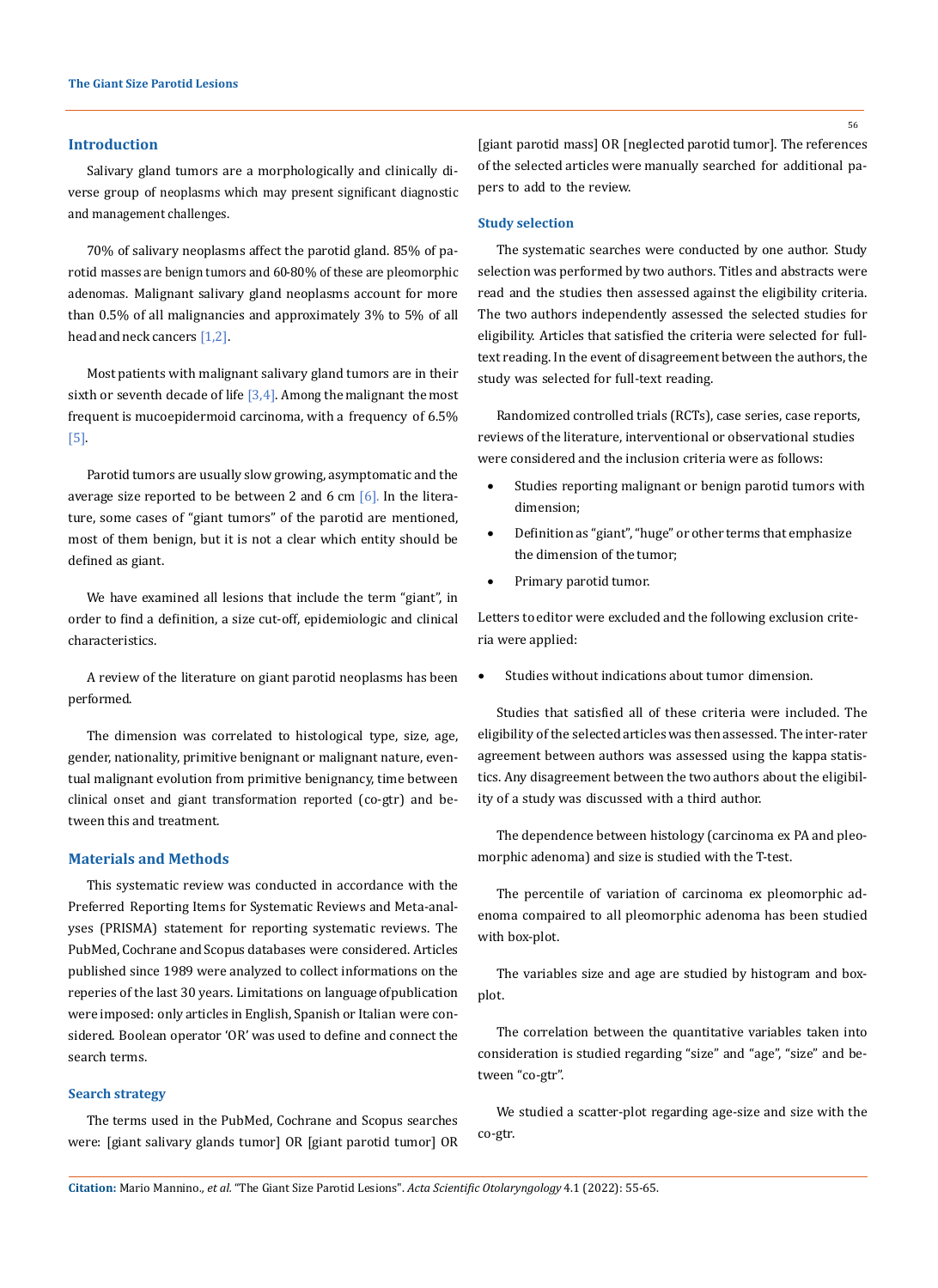We studied the distribution of gender and nationality by boxplot.

## **Eligibility criteria**

The search of the major databases was performed on December 29, 2019. A total of articles were retrieved (Scopus, n = 395; PubMed,  $n = 184$ ; Cochrane Library,  $n = 0$ ). After the selection of eligible papers identified in the main search, a manual search of the reference lists of these studies was conducted.

The titles and abstracts of the 579 articles retrieved in the main search were read independently by the two investigators. Of these, 530 articles were excluded on the basis of their title and abstract, resulting in the reading of 49 full-text articles (40 from scopus, 9 from pubmed). Of these papers, 39 (34 from scopus and 5 from pubmed) and 0 from the manual search were included in the review. The inter-rater agreement coefficient was  $k = 1$ .

The variables that studied are six: histological type, size, age, gender, nationality, time since clinical onset to giant transformation reported (co-gtr).

The data of the variables age, co-gtr and size have been approximated and then the values with decimals below 0.49 have been rounded down while those above 0.50 have been rounded up.

## **Results**

The data extracted from the studies are listed in table 1 and 2. A total number of 43 patients with giant parotid tumor were retrieved from the considered studies.

The study analyzed 37 out of 39 articles that are case reports and 2 articles that are case series. Patients were 21 male (49%) and 22 female (51%) (Table 1).



The average size of the tumors was 14.2 cm and an average age of the patients of 56.46 years (min 1 month, max 92 years).

17 articles report the reason for the therapeutic delay. Of these 17, 8 are attributable to socioeconomic problems and 9 for fear of surgery (Table 2).

Such economics problems affected 8 patients from 8 different hospitals (1 for country): Nigeria, India, Italy, Turkey, China, Brazil, Bulgaria and Sri Lanka.

The proposal surgical therapy was refused by 9 patients.

These patients came from Spain, Bangladesh, Germany, Taiwan, Japan, Israel (born in Yugoslavia) USA, Romania and Turkey.

| <b>Article</b> | <b>Size</b> | <b>Type</b>         | Age | Gender | <b>Nationality</b> | Clinical onset to giant<br>transformation |
|----------------|-------------|---------------------|-----|--------|--------------------|-------------------------------------------|
| $[15]$         | 20          | Warthin             | 58  | m      | India              | 20 years                                  |
| $[16]$         | 9           | Sialolipoma         | 1   | m      | Turkey             | 7 months                                  |
| $[17]$         | 18          | Dermatofibrosarcoma | 38  | f      | Kazakhstan         | 8 years                                   |
| $[18]$         | 10,2        | Pleomorphic adenoma | 57  | m      | Vietnam            | 14 months                                 |
| $[19]$         | 8,4         | Pleomorphic sarcoma | 19  | m      | India              | 2 months                                  |
| $[20]$         | 20          | Pleomorphic adenoma | 72  | f      | Spain              | 6 years                                   |
| $[21]$         | 25          | Pleomorphic adenoma | 60  | m      | Nigeria            | 10 years                                  |
| $[22]$         | 20          | Pleomorphic adenoma | 92  | m      | India              | 25 years                                  |
| $[23]$         | 6,5         | Pleomorphic Adenoma | 40  | f      | India              | 6 months                                  |
| $[24]$         | 33          | Pleomorphic Adenoma | 83  | m      | Italy              | 30 years                                  |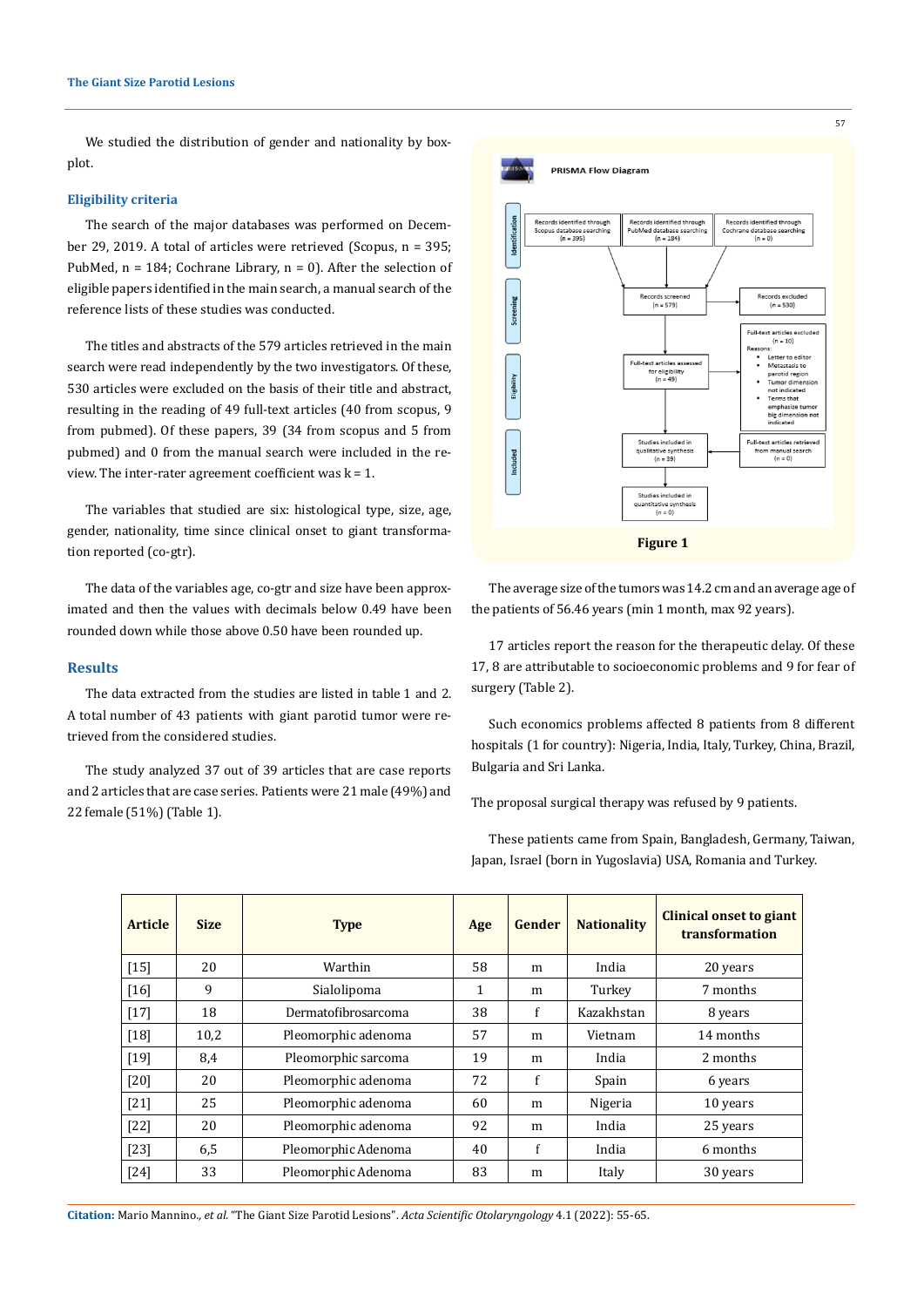|                      |                  | Squamous cell<br>carcinoma (SCC) ex |                       |              |               |          |
|----------------------|------------------|-------------------------------------|-----------------------|--------------|---------------|----------|
| $[25]$               | 20               | Pleomorphic adenoma                 | 72                    | m            | Bangladesh    | 20 years |
|                      |                  | Carcinoma ex                        |                       |              |               |          |
| $[26]$               | 14               | Pleomorphic adenoma                 | 82                    | f            | Turkey        | 20 years |
| $[27]$               | 8                | Lipoma                              | 63                    | m            | Iran          | 11 years |
|                      |                  | Solitary fibrous tumor              |                       |              |               |          |
| $[28]$               | 18               | (sarcoma)                           | 67                    | $\mathbf{f}$ | Romania       | 10 years |
| $[29]$               | 7                | Pleomorphic adenoma                 | 42                    | m            | Ireland       | 1 year   |
| $[30]$               | 20               | Pleomorphic adenoma                 | 55                    | f            | Turkey        | 20 years |
| $[31]$               | 6,5              | Pleomorphic adenoma                 | 41                    | f            | Spain         | 6 months |
| $[32]$               | 5,5              | Pleomorphic adenoma                 | 34                    | m            | Spain         | 1 month  |
| $\left[^{33}\right]$ | 5                | Pleomorphic adenoma                 | 41                    | f            | Spain         | 3 months |
| $[34]$               | 11,5             | Warthin                             | 72                    | m            | Spain         | 15 years |
| $[35]$               | 7                | Pleomorphic adenoma                 | 43                    | $\mathbf{f}$ | Germany       | 6 months |
| $[36]$               | 8                | Lipoma                              | 75                    | f            | Korea         | 3 years  |
| $[37]$               | 46               | Fibrolipoma                         | 55                    | f            | China         | 40 years |
|                      |                  | Epithelial-<br>myoepithelial        |                       |              |               |          |
| $[38]$               | 20               | Carcinoma                           | 89                    | $\mathbf{f}$ | Germany       | 2 years  |
| $[39]$               | 28               | Pleomorphic adenoma                 | 78                    | m            | <b>Brazil</b> | 30 years |
| $[40]$               | 5,8              | Pleomorphic adenoma                 | 38                    | $\mathbf{f}$ | Italy         | 5 months |
| $[41]$               | 5,1              | Pleomorphic adenoma                 | 36                    | m            | Italy         | 1 year   |
| $[42]$               | 3                | Pleomorphic adenoma                 | 42                    | m            | Italy         | 2 months |
| $[43]$               | 17               | Fibromyxoid sarcoma                 | 57                    | f            | Bulgaria      | 2 years  |
| $[44]$               | 9                | Fibrolipoma                         | 71                    | $\mathbf f$  | Taiwan        | 10 years |
|                      |                  | Carcinoma ex                        |                       |              |               |          |
| $[45]$               | 33               | pleomorphic adenoma                 | 72                    | $\mathbf f$  | Japan         | 20 years |
| $[46]$               | 20               | Pleomorphic adenoma                 | 76                    | m            | Sri Lanka     | 30 years |
| $[47]$               | 13               | Pleomorphic adenoma                 | 63                    | m            | Greece        | 30 years |
| $[48]$               | $10\,$           | Warthin                             | 79                    | m            | Israel        | 21 years |
| $[49]$               | 6                | Pleomorphic adenoma                 | 48                    | $\mathbf f$  | Spain         | 30 years |
| $[50]$               | 26               | Pleomorphic adenoma                 | 85                    | f            | <b>USA</b>    | 20 years |
|                      |                  | Carcinoma ex                        |                       |              |               |          |
| $[51]$               | 12               | Pleomorphic adenoma                 | 71                    | f            | Turkey        | 20 years |
| $[52]$               | 6                | Heamngioma                          | $\mathbf{1}$<br>month |              |               |          |
| $[53]$               | 26               | Pleomorphic adenoma                 | 81                    | $\mathbf f$  | Romania       | 20 years |
| $[54]$               | 15               | Neurofibroma                        | 11<br>month           | f            | India         | 2 months |
| $[55]$               | 8,1              | Giant cell angiofibroma             | 29                    | m            | China         | 1 year   |
| $[56]$               | 6,2              | Giant cell-rich osteosarcoma        | 62                    | m            | <b>USA</b>    | 2 months |
| $[57]$               | $\boldsymbol{7}$ | Fibrosarcoma                        | 88                    | $\mathbf f$  | <b>Brazil</b> | na       |

**Table 1:** Articles analyzed.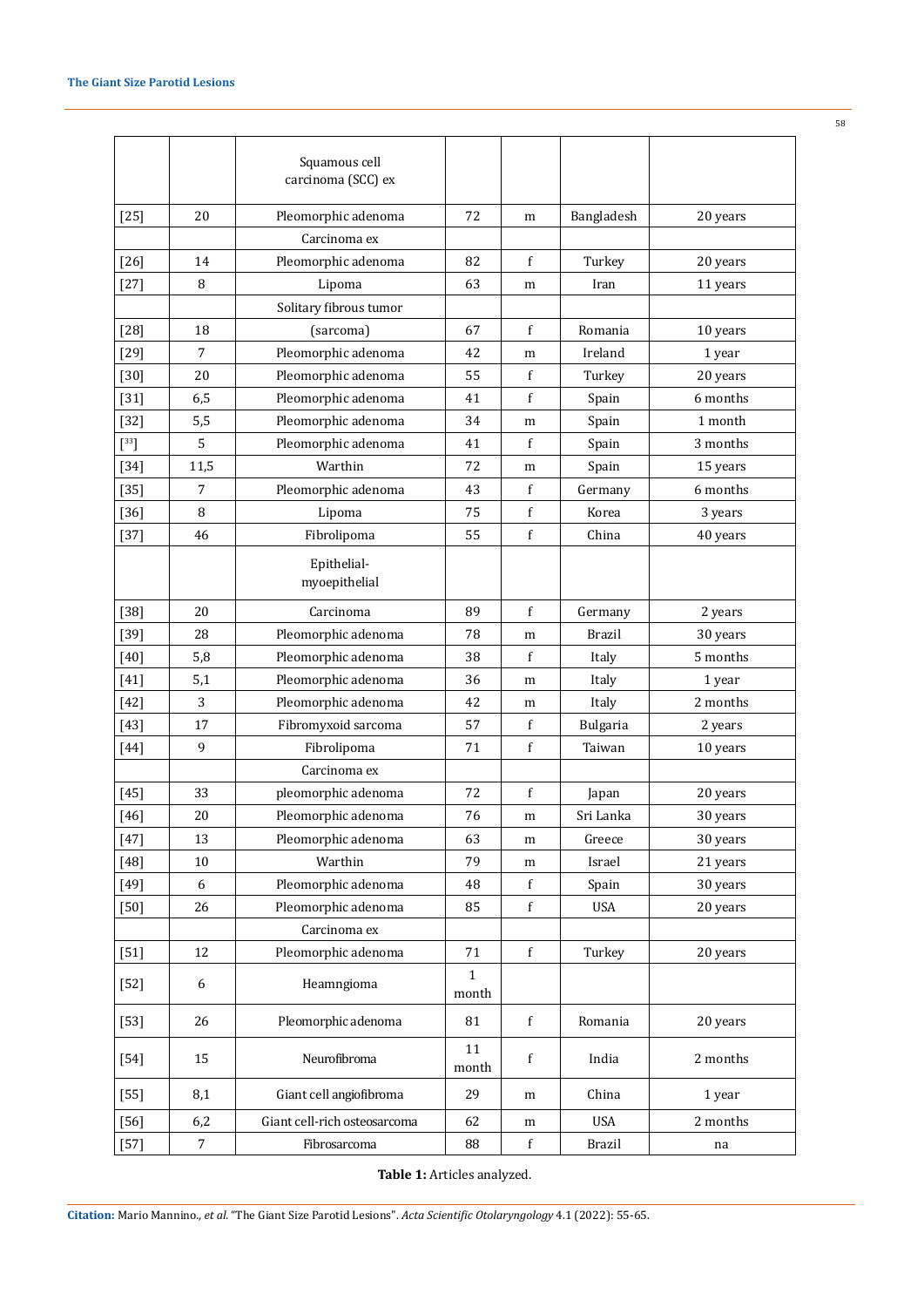### **Histology of tumors**

With regards to histology 14 different patterns were noted: 5 ex pleomorphic adenoma (12%), 1 dermatofibrosarcoma, 1 epithelial-myoepithelial carcinoma (2%), 3 fibrolipoma (7%), 1 giant cell angiofibroma (2%), 1 giant cell-rich osteosarcoma (2%), 1 hemangioma (2%), 2 lipoma (5%), 1 neurofibroma, 20 pleomorphic adenoma (47%), 2 pleomorphic sarcoma (5%), 1 sarcoma (2%), 1 sialolipoma (2%) and 3 warthin's (7%).

A two-sample T-test was used, the p-value is greater than 0.05, the null hypothesis is therefore rejected at a level of significance of 5%.

#### **Comparison between size and histology**

Carcinoma ex pleomorphic adenoma has an average size of 21 cm, dermatofibrosarcoma of 28 cm, epithelial-myoepithelial carcinoma of 20 cm, fibrolipoma of 27. 5 cm, 7 cm fibrosarcoma, 8 cm giant cell angiofibroma, 6 cm giant cell-rich osteosarcoma, 6 cm hemangioma, 8 cm lipoma, 15 cm neurofibroma, 13.6 cm pleomorphic adenoma, 8 cm pleomorphic sarcoma, 17.5 cm sarcoma, 9 cm sialolipoma and warthin's of 13.7 cm.

The percentage of variation of carcinoma ex pleomorphic adenoma compared to all pleomorphic adenoma is 20%.



The graph shows a difference in size in pleomorphic adenomas and carcinomas ex pleomorphic adenoma. The variation in pleomorphic adenomas ranges between 3-33cm while in carcinomas ex adenoma it ranges from 12 to 33cm. We can conclude that carcinomas ex pleomorphic adenoma have a larger size than pleomorphic adenomas.

#### **Size**

It has been chosen to sort the data for the size variable and approximate them to have a discrete quantitative variable so that the absolute frequencies of the various measurements of the "giant" can be observed.



Looking at the graph, the variable "size" is represented on the x-axis (x) and the absolute frequency is represented on the y-axis (y). Two peaks at 6cm and 20cm can be observed, so that the previous data can be considered as anomalous data and therefore will not be included in the definition of "giant".

The same variable has been studied also through the boxplot.



In the graph of the variable "size" we observe a median equal to 11cm, the minimum is equal to 3cm while the maximum is equal to 46cm even if this value can be defined as outlier while the end of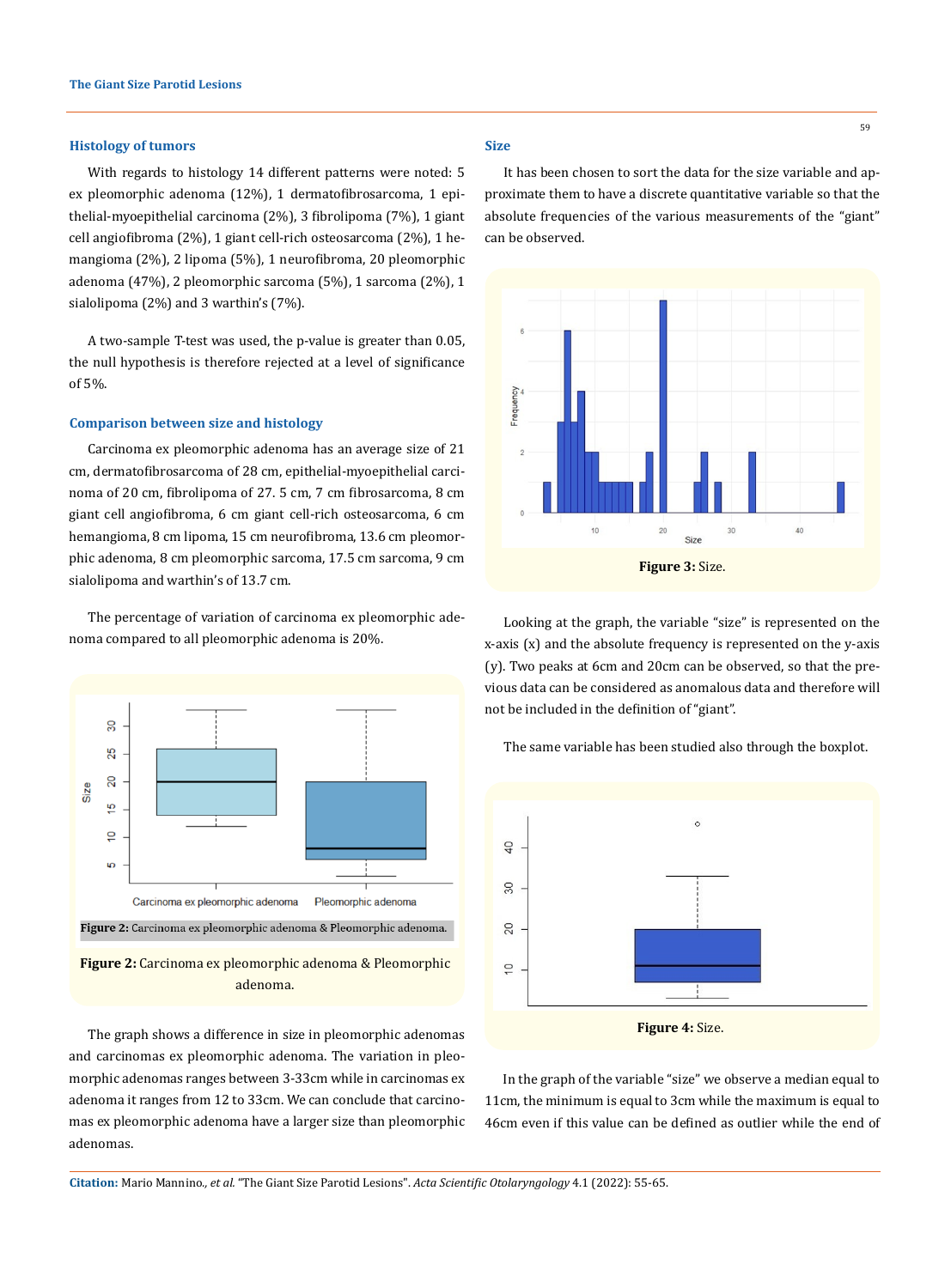the whisker is equal to 33cm; the extremes of the "box" correspond to the first quartile equal to 7cm and the third equal to 20cm.

#### **Age**

It has been chosen to sort the data for the variable "age" and approximate them in order to have a quantitative variable in order to observe the absolute frequencies of the ages.



Looking at the graph, on the x-axis  $(x)$  the variable "age" is represented, while on the y-axis (y) the absolute frequency is represented.

The ages have been divided into 5 years in order to be able to observe the available information in an optimal way. From these data a peak between 40 and 45 years is observed.

The same variable, "age", has been studied also through the boxplot.



In the graph of the variable "age" we observe a median equal to 60 years, the minimum is equal to 0 years while the maximum is equal to 92 years; these two values are the extremes of the "moustache" while the extremes of the "box" correspond to the first quartile equal to 41 years and the third equal to 73.5 years. Consequently we can reach the conclusion to take as reference range the age between 41 and 73 years. The previous and subsequent data being few observations can be considered anomalous data and therefore will not be included in the definition of "giant".

## **Correlations**

The correlation between the quantitative variables taken into consideration is studied.

The correlation index between the variables "size" and "age" is equal to 0.44, which indicates that the two variables are in agreement, i.e. as one grows, the other grows too.

In the case of the correlation between "size" and "co-gtr" this is high and positive, equal to 0.69, so as the size increases the number of the time since clinical onset to giant transformation reported and vice versa.

While in case of correlation between " co-gtr " and "age" the correlation is positive and equal to 0.54.

In the range between 55 and 80 years there are continuous peaks and therefore we can observe that from the age of 50 years and up, with the exception of some values, the size increases with age.



Observing the scatter-plot with the regression line and assuming a linear relationship of dependence between the two variables it can be said that as the age increases by one year the size

**Citation:** Mario Mannino*., et al.* "The Giant Size Parotid Lesions". *Acta Scientific Otolaryngology* 4.1 (2022): 55-65.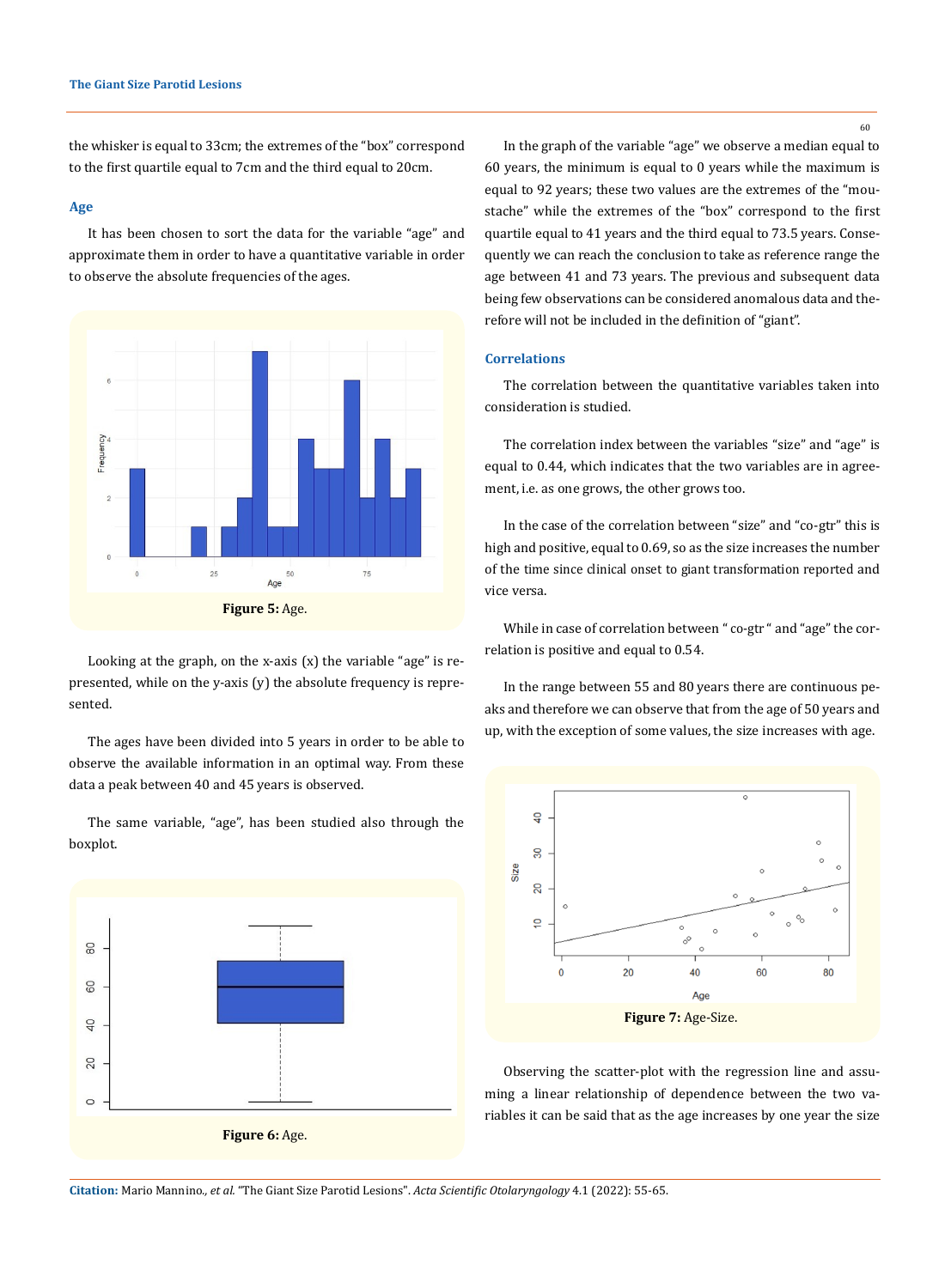increases by 0.195 cm (P = 0.1168). Only 13% (R^2 =0.1311) of the size variability is explained by the explanatory variable age.

In the study of the correlation between "size" and " co-gtr", it can be observed that with the exception of some outliers, the trend especially from 20 years (time since clinical onset to giant transformation reported) and up is increasing. This indicates that the co-gtr, influences size because these tumors are not treated and increase in dimension.



Observing the scatter-plot with the regression line and assuming a linear relationship of dependence between the two variables, it can be said that as the time since clinical onset to giant transformation reported increase by one year more, the size increases by 0.86cm (P = 0.013). The  $48\%$  (R^2 = 0.4812) of the size variability is explained by the explanatory variable of co-gtr.

This analysis leads to say that the ratio is statistically significant  $(P < 0.05)$ .

### **Gender**

Moving on to the study of the variables with respect to the variable "gender" we must define this variable as dichotomous (it assumes only two values "m" and "f"), so we decided to use the boxplots.

The study examined 43 patients, including 21 men (49%) and 22 women (51%).

The distributions of the variable "age" with respect to gender are similarly distributed for women and men. The median for women is 57 years old while for men it is 60 years old, first and third quartile differ slightly.



## **Nationality**

The last analysis carried out on these variables is with respect to the continents (Nation- ality). Nations have been divided into 5 categories: Africa (Nigeria), America (Brazil, USA), Asia (Bangladesh, China, India, Iran, Israel, Japan, Kazakhstan, Korea, Sri Lanka, Taiwan and Vietnam), Europe (Bulgaria, Germany, Greece, Ireland, Italy, Romania, Spain and Turkey) and for patients where the Nation was not specified it was decided to put NA or not available.

The patients examined are distributed in 5 countries: 1 patient in Africa (2%), 4 in America (9%), 17 in Asia (40%), 17 in Europe (40%) and 4 with an undefined nationality (9%).



The distribution of "age", differs greatly depending on the continent. The data that is taken as a reference for the comparison is the average, as in the previous analysis, that for Africa having only one observation is equal to 60 years, for America is equal to 81.5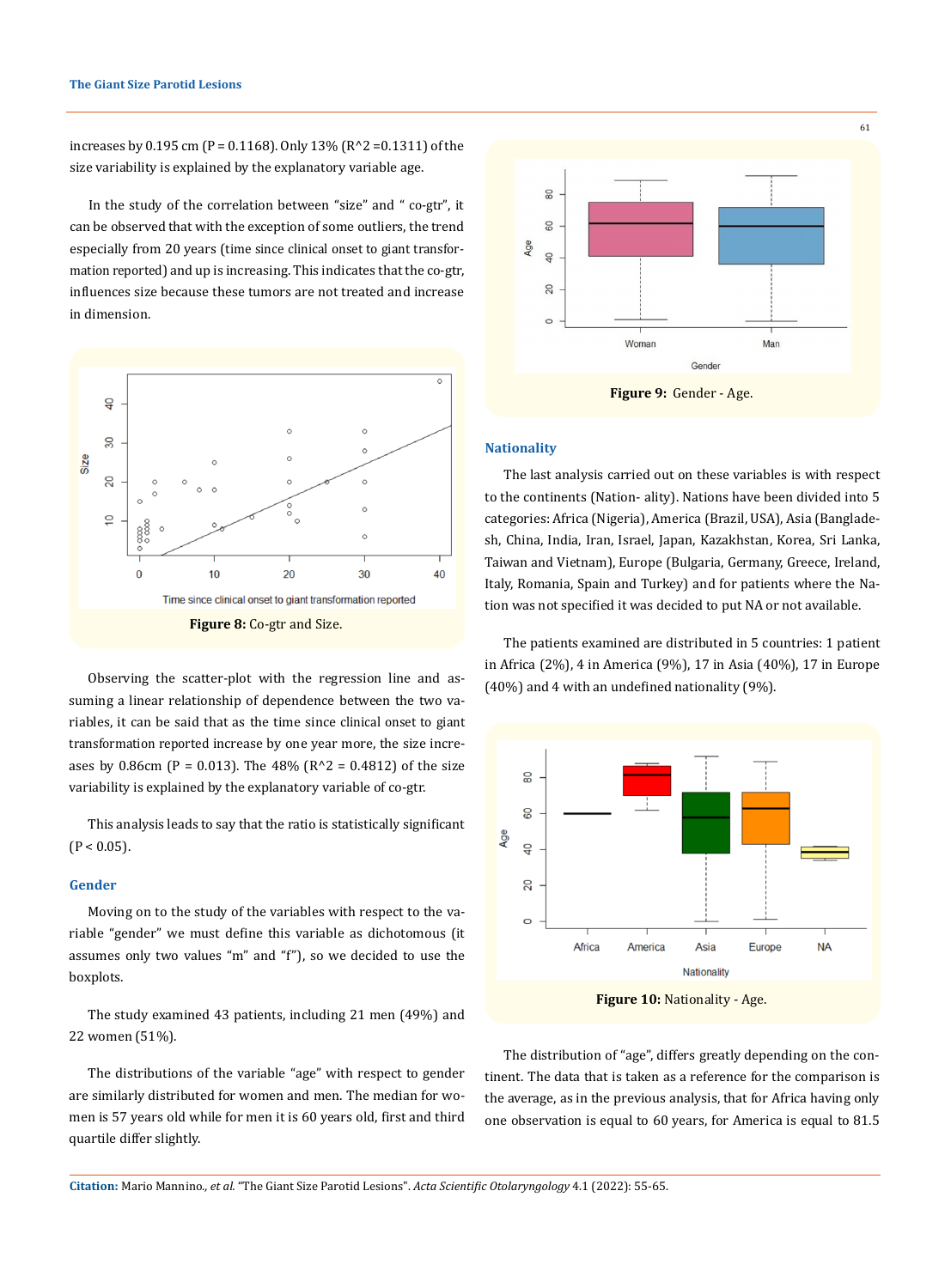years, for Asia is equal to 58 years, for Europe is equal to 63 years and finally for NA is equal to 38.5 years.

These data emerged from the analysis are due to the fact that there are few observations and therefore based on these we can say that the patients with higher age are observed in America while those with lower age are those not catalogued in a continent (NA).

## **Discussion**

## **Size**

- Analyzing the tumors size we obtained an average size of 14.2 cm and two peaks at 6cm and 20cm. (range 3-46cm). The literature was studied and we found a common size of parotid lesions that is between 2 and 6 cm  $[6]$ . We can indeed have a cut-off to identify Giant parotid lesion differently from common parotid lesion.
- There are the only 2 case series, which have dimensions between 5 and 6 cm [36,43].
- Between "size" and " co-gtr" it can be observed that the two variables are co-dependent. This indicates that the co-gtr, influences size because these tumors are not treated and increase in size, in other words they are time-dependent.
- It is also observed that size increments by 0.195 cm every year ( $P = 0.1168$ ). So there is a continuous increasing in size related to the age of patients and delay of treatment.
- The dependence between age and histology in carcinoma ex pleomorphic adenoma and pleomorphic adenoma it's relevant. There is a strong correlation between the two variables, in fact the degree of connection (Cramer's V index) is equal to 91% but the result is not statistically significant having a p-value equal to 0.41.

## **Gender**

- In our review ed there is no prevalence of these tumors in male or female, the ratio was 1:1 (the incidence was 49% in male and 51% in female). 21 patients were male (49%) and 22 patients were female (51%).
- While Schultz-Coulon literature review of 1989 reported 31 patients (20 women =  $64.5\%$  and 11 men =  $35.5\%$ ) with giant tumours of the parotid gland with histological type of pleomorphic adenoma [7].

#### **Age**

The age of the first tumor manifestation varied between 20 and 40 years [7].

An average age of the patients of 56.46 years (range 1 month-92 years) and a peak between 40 and 45 years is observed in our study.

## There aren't significant variation

As said before, these two variables do not have a strong correlation, but in the range between 55 and 80 years there are continuous peaks and therefore we can observe that from the age of 50 years and up, with the exception of some values, the size increases with age. At the same time it can be observed that in the age range from 0 to 35 years old the size decreases as the age increases. Therefore, from the observations we have available at the moment what emerges is that a not high correlation between age and size exists, but it could be due to the few observations available on the subject.

#### **Histology**

- Spiro have reviewed a 35-year experience with 2,807 patients treated for salivary tumors which arose in the parotid gland (1,695 patients; 70%), submandibular gland (235 patients; 8%), and seromucinous glands of the upper aerodigestive tract (607 patients; 22%). Pleomorphic adenomas comprised 45% of the total, most of which occurred in the parotid gland [8].
- This data are similar to what we found in our review, considering the percentage of pleomorphic adenoma that 47% (20 of these 43 tumors are PA). Of these tumors, 12 of 43 tumor are malignant and half of them are Carcinoma Ex Pleomorphic Adenoma.
- Approximately 80% of parotid masses are benign; of these, 80% are pleomorphic adenomas. These tumors are almost uniformly characterized by a slow-growing  $[9]$ . As we analyzed in the review, only 2 cases appears to be characterized by a fast development and malignant histology.
- Schultz-Coulon analyzed the transformation of giant PA in carcinoma; in 3 cases (= 10%) malignant areas were found within the tumor [7].
- Auclair Pl., *et al.* concluded that malignant transformation in pleomorphic adenoma ranges from 1.9% to 23.3% [10].
- The risk increases in tumours with long-standing evolution, recurrence, advanced age of the patient and location in a major salivary gland [11].
- According to Eneroth and Zettemberg, the risk of malignant transformation increases from 1.6% in tumours with less than 5 years of evolution, to 9.5% for those present for more than 15 years [12].

**Citation:** Mario Mannino*., et al.* "The Giant Size Parotid Lesions". *Acta Scientific Otolaryngology* 4.1 (2022): 55-65.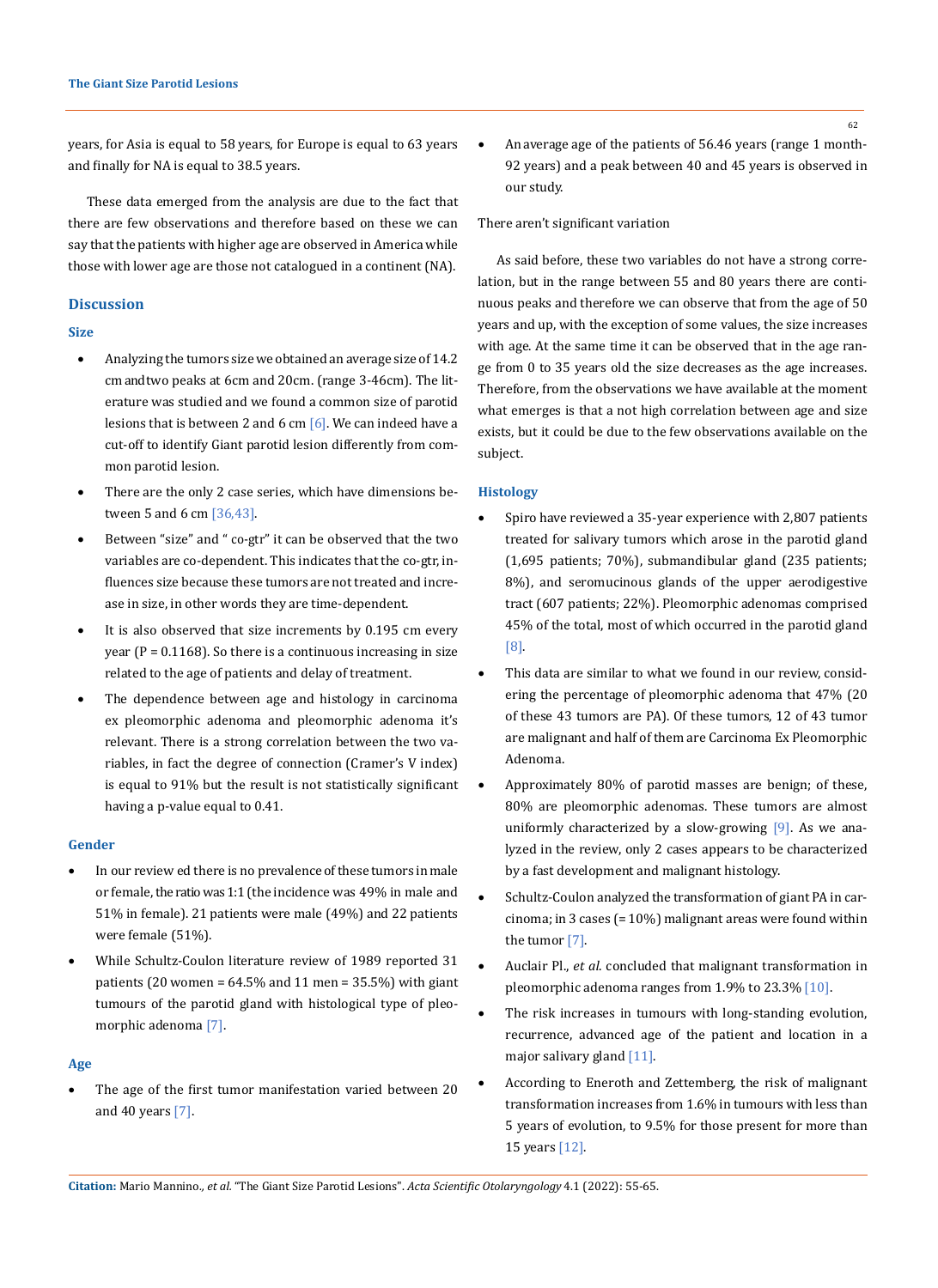All the giant pleomorphic adenomas analyzed in our review appear to be with long latency and in 20% of cases with an evolution in malignant in 20 years [14-16].

### **Reasons of delay**

It appears that at all times erroneous information and action on the part of the family physician has been one of the main reasons for postponing surgical treatment for too long [7].

The reasons of this delay is explained by the patients to two major reasons (others are not reported): socio-economical problems (8 patients) and the refusal of surgical therapy (9 patients).

Analyzing the long development of these tumors, we assume a psychological problem in giant lesions, rather than a problem of accessibility to surgical treatment, as many patients in countries with good health systems were not treated. The reason in more than half of the cases is to be traced into fear of surgery  $[7,8]$ .

## **Conclusion**

- From our review we can state that.
- Giant lesions are more frequent between 41 and 73 years, with a peak between 40 and 45 years.
- • The suggested dimensional cut off for the term "giant" can be set at 6 cm.
- Apparently there is no geographical prevalence but this might also connected to the shortage of reports from undeveloped countries.
- No sex prevalence was noted.
- The histology is still more frequently benign, despite some cases with malignant evolution, always time related.
- The average time since clinical onset to giant transformation reported, resulting in 7 years.
- We have found a 20% of evolution in malignant tumor of giant pleomorphic adenoma in 20 years), this rate is higher to the rates found in literature for normal-sized tumors. The absence of surgery leads to an increased size of the neoformation, a higher risk of cancer evolution, for these reasons timely surgery in salivary gland neoplasm is always advisable.

## **Bibliography**

- 1. [Speight PM and Barrett AW. "Salivary gland tumours".](https://pubmed.ncbi.nlm.nih.gov/12363107/) *Oral Disease* [8.2 \(2002\): 229-240.](https://pubmed.ncbi.nlm.nih.gov/12363107/)
- 2. [George, K. "Surgical Techniques for Parotid and Submandibu](https://www.researchgate.net/publication/314667494_Surgical_Techniques_for_Parotid_and_Submandibular_Glands_and_Ranulae)lar Glands and Ranulae". *Maxillofacial Surgery* (2017): 686- [699.](https://www.researchgate.net/publication/314667494_Surgical_Techniques_for_Parotid_and_Submandibular_Glands_and_Ranulae)
- 3. [Jaber MA. "Intraoral minor salivary gland tumors: a review of](https://pubmed.ncbi.nlm.nih.gov/16181771/)  75 cases in a Libyan population". *[International Journal of Oral](https://pubmed.ncbi.nlm.nih.gov/16181771/)  [and Maxillofacial Surgery](https://pubmed.ncbi.nlm.nih.gov/16181771/)* 35 (2006): 150-154.
- 4. Jones AV., *et al.* ["The range and demograph- ics of salivary](https://pubmed.ncbi.nlm.nih.gov/17825603/)  [gland tumours diagnosed in a UK population".](https://pubmed.ncbi.nlm.nih.gov/17825603/) *Oral Oncology* [44 \(2008\): 407-417.](https://pubmed.ncbi.nlm.nih.gov/17825603/)
- 5. Bouaity B., *et al.* ["Predictors of malignancy in the management](file:///E:/ANUSHA/Acta/JANAUARY/ASOL/ASOL-21-RA-282/The%20Pan%20African%20medical%20journal)  [of parotid tumors: about 76 cases".](file:///E:/ANUSHA/Acta/JANAUARY/ASOL/ASOL-21-RA-282/The%20Pan%20African%20medical%20journal) *The Pan African Medical Journal* [23 \(2016\): 112.](file:///E:/ANUSHA/Acta/JANAUARY/ASOL/ASOL-21-RA-282/The%20Pan%20African%20medical%20journal)
- 6. Buenting JE., *et al.* ["Giant pleomorphic adenoma of the parot](https://pubmed.ncbi.nlm.nih.gov/9745180/)[id gland: case report and review of the literature".](https://pubmed.ncbi.nlm.nih.gov/9745180/) *Ear Nose [Throat Journal](https://pubmed.ncbi.nlm.nih.gov/9745180/)* 77.8 (1998): 634.
- 7. [Schultz-Coulon HJ. "Pleomorphe Riesenadenome der Glandula](https://pubmed.ncbi.nlm.nih.gov/2551308/)  [parotis Pleomorphic giant adenomas of the parotid gland".](https://pubmed.ncbi.nlm.nih.gov/2551308/) *La[ryngorhinootologie](https://pubmed.ncbi.nlm.nih.gov/2551308/)* 68.8 (1989): 445-449.
- 8. [Spiro RH. "Salivary neoplasms: overview of a 35-year experi](https://pubmed.ncbi.nlm.nih.gov/3744850/)ence with 2,807 patients". *[Head and Neck Surgery](https://pubmed.ncbi.nlm.nih.gov/3744850/)* 8.3 (1986): [177-184.](https://pubmed.ncbi.nlm.nih.gov/3744850/)
- 9. [Phillips DE and Jones AS. "Reliability of clinical examination in](https://pubmed.ncbi.nlm.nih.gov/7520060/)  the diagnosisofparotidtumors". *[The Royal College of Surgeons](https://pubmed.ncbi.nlm.nih.gov/7520060/)  of Edinburgh* [39.2 \(1994\): 100-102.](https://pubmed.ncbi.nlm.nih.gov/7520060/)
- 10. [Auclair Pl and ellis gl. "Atypical features in salivary gland](https://pubmed.ncbi.nlm.nih.gov/8782203/)  [mixed tumors: their relationship to malignant transforma](https://pubmed.ncbi.nlm.nih.gov/8782203/)tion". *[Modern Pathology](https://pubmed.ncbi.nlm.nih.gov/8782203/)* 9 (1996): 652-657.
- 11. yamamoto y. "Clinical signs and histology of carcinoma in pleomorphicadenoma". *Otologia* 87: 1320-13204.
- 12. [Eneroth Cm and Zetterberg A. "Malignancy in pleomorphic ad](https://pubmed.ncbi.nlm.nih.gov/4365171/)[enoma. A clinical and microspectrophotometric study".](https://pubmed.ncbi.nlm.nih.gov/4365171/) *Acta [Oto-Laryngologica](https://pubmed.ncbi.nlm.nih.gov/4365171/)* 77 (1974): 426-432.
- 13. Nouraei SAR., *et al.* ["Metastasizing Pleomorphic Salivary Ad](https://www.ncbi.nlm.nih.gov/pmc/articles/PMC5574653/)enoma". *[Archives of Otorhinolaryngology-Head and Neck Sur](https://www.ncbi.nlm.nih.gov/pmc/articles/PMC5574653/)gery* [132.7 \(2006\): 788-793.](https://www.ncbi.nlm.nih.gov/pmc/articles/PMC5574653/)
- 14. [Som PM Shugar., et al. "Benign and malignant parotid pleo](https://pubmed.ncbi.nlm.nih.gov/2826556/)[morphic adenomas: CT and MRI studies".](https://pubmed.ncbi.nlm.nih.gov/2826556/) *Journal of Computer [Assisted Tomography](https://pubmed.ncbi.nlm.nih.gov/2826556/)* (1988): 1265- 1269.
- 15. Batsakis JG. "Malignant element tumor". *Annals of Otology, Rhinology and Laryngology* 91 (1982;): 342-343
- 16. Gnepp DR. "Malignant element tumours of the salivary glands: a review". *Pathology Annual* 28 (1993): 279- 328
- 17. Bittar RF., *et al.* ["Facial paralysis after superficial parotidecto](http://www.bjorl.org/en-facial-paralysis-after-superficial-parotidectomy-articulo-S1808869415002426)[my: analysis of possible predictors of this complication".](http://www.bjorl.org/en-facial-paralysis-after-superficial-parotidectomy-articulo-S1808869415002426) *Bra[zilian Journal of Otorhinolaryngology](http://www.bjorl.org/en-facial-paralysis-after-superficial-parotidectomy-articulo-S1808869415002426)* 82.4 (2016): 447-451.

**Citation:** Mario Mannino*., et al.* "The Giant Size Parotid Lesions". *Acta Scientific Otolaryngology* 4.1 (2022): 55-65.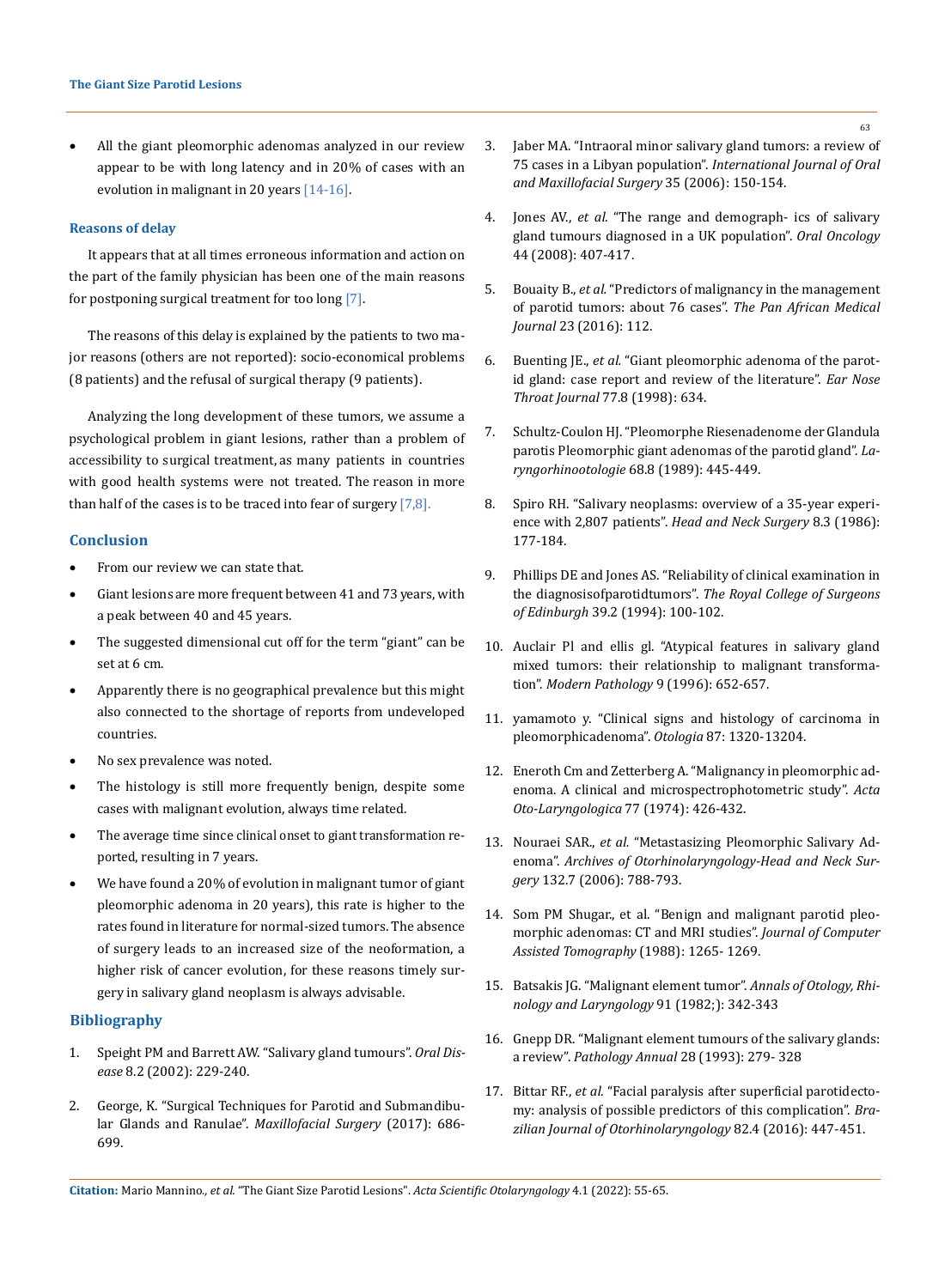- 18. Tian Z., *et al.* ["Salivary gland neoplasms in oral and maxillofa](https://pubmed.ncbi.nlm.nih.gov/19951834/)[cial regions: a 23-year retrospective study of 6982 cases in an](https://pubmed.ncbi.nlm.nih.gov/19951834/)  eastern Chinese population". *[International Journal of Oral and](https://pubmed.ncbi.nlm.nih.gov/19951834/)  [Maxillofacial Surgery](https://pubmed.ncbi.nlm.nih.gov/19951834/)* 39 (2010): 235-242.
- 19. [Luna MA. "Salivary mucoepidermoid carcinoma: revisited".](https://pubmed.ncbi.nlm.nih.gov/24771140/)  *[Advances in Anatomic Pathology](https://pubmed.ncbi.nlm.nih.gov/24771140/)* 13.6 (2006): 293-307.
- 20. Salaria N., *et al.* ["Giant Warthin's Tumour of the Parotid Gland:](https://www.ncbi.nlm.nih.gov/pmc/articles/PMC6848538/)  A Rare Case Report". *[Indian Journal of Otolaryngology and](https://www.ncbi.nlm.nih.gov/pmc/articles/PMC6848538/)  [Head and Neck Surgery](https://www.ncbi.nlm.nih.gov/pmc/articles/PMC6848538/)* 71.1 (2019): 839-843.
- 21. Erda˘g TK., *et al.* ["Giant Congeni- tal Sialolipoma of Parotid](https://pubmed.ncbi.nlm.nih.gov/30989079/)  [Gland with Parapharyngeal Extension".](https://pubmed.ncbi.nlm.nih.gov/30989079/) *Journal of Otorhinolaryngology* [31.103 \(2019\): 119-122.](https://pubmed.ncbi.nlm.nih.gov/30989079/)
- 22. Adilbay D., *et al.* ["A case of aggressive giant dermatofibrosarco](https://www.ncbi.nlm.nih.gov/pmc/articles/PMC6351289/)[ma protuberance occurring in the parotid gland".](https://www.ncbi.nlm.nih.gov/pmc/articles/PMC6351289/) *International [Journal of Surgery Case Reports](https://www.ncbi.nlm.nih.gov/pmc/articles/PMC6351289/)* 55 (2019): 58-61.
- 23. Quang V., *et al.* ["A case report of minimal access approach to](https://www.sciencedirect.com/science/article/pii/S2405857218300688)  [a giant parapharyngeal space tumor".](https://www.sciencedirect.com/science/article/pii/S2405857218300688) *International Journal of [Surgery Open](https://www.sciencedirect.com/science/article/pii/S2405857218300688)* 13 (2018): 6-9.
- 24. Rai DV., *et al.* ["Undifferentiated pleomorphic sarcoma of the](https://doi.org/10.1007/s11282-016-0246-8)  [left parotid gland: a case report".](https://doi.org/10.1007/s11282-016-0246-8)

*[Oral Radiology](https://doi.org/10.1007/s11282-016-0246-8)* 33 (2017): 76-80.

- 25. Calvo-Henriquez, C. E., *et al.* ["Giant Pleomorphic Adenoma of](https://pubmed.ncbi.nlm.nih.gov/27061390/)  [the Parotid Gland". Acta Otorrinolaringologica \(English Edi](https://pubmed.ncbi.nlm.nih.gov/27061390/)[tion\), 67.6 \(2016\): e40-e41.](https://pubmed.ncbi.nlm.nih.gov/27061390/)
- 26. Akintububo O B., *et al.* ["Giant parotid pleomorphic adenoma](https://www.njcponline.com/article.asp?issn=1119-3077;year=2016;volume=19;issue=5;spage=681;epage=684;aulast=Akintububo)  in a Nigerian male". *[Nigerian Journal of Clinical Practice](https://www.njcponline.com/article.asp?issn=1119-3077;year=2016;volume=19;issue=5;spage=681;epage=684;aulast=Akintububo)* 19 [\(2016\): 681-684.](https://www.njcponline.com/article.asp?issn=1119-3077;year=2016;volume=19;issue=5;spage=681;epage=684;aulast=Akintububo)
- 27. Santosh K. Swain., *et al.* ["An ulcerated giant pleomorphic ad](https://www.sciencedirect.com/science/article/pii/S2090074016000141)[enoma of the parotid gland - A case report".](https://www.sciencedirect.com/science/article/pii/S2090074016000141) *Egyptian Journal [of Ear, Nose, Throat and Allied Sciences](https://www.sciencedirect.com/science/article/pii/S2090074016000141)* 17.2 (2016): 111-114.
- 28. [Datarkar AN and Deshpande A. "Giant Parapharyngeal Space](https://pubmed.ncbi.nlm.nih.gov/26225040/)  [Pleomorphic Adenoma of the Deep Lobe of Parotid Present](https://pubmed.ncbi.nlm.nih.gov/26225040/)[ing as Obstructive Sleep Apnoea: A Case Report Review of the](https://pubmed.ncbi.nlm.nih.gov/26225040/)  [Diagnostic and Therapeutic Approaches".](https://pubmed.ncbi.nlm.nih.gov/26225040/) *Journal of Oral and [Maxillofacial Surgery](https://pubmed.ncbi.nlm.nih.gov/26225040/)* 14.3 (2015): 532-537.
- 29. Tarsitano A., *et al.* ["Giant pleomorphic adenoma of the parotid](https://pubmed.ncbi.nlm.nih.gov/26824218/)  [gland: an unusual case presentation and literature review".](https://pubmed.ncbi.nlm.nih.gov/26824218/)  *[ACTA Otorhinolaryngologica Italica](https://pubmed.ncbi.nlm.nih.gov/26824218/)* 35.4 (2015): 293-296.
- 30. Begum, S. K., *et al.* ["Squamous Cell Carcinoma Ex Pleomorphic](https://www.banglajol.info/index.php/JOM/article/view/25442)  [Adenoma of the Parotid Gland A Case Report with Clinicopath](https://www.banglajol.info/index.php/JOM/article/view/25442)ological Review". *[Journal of Medicine](https://www.banglajol.info/index.php/JOM/article/view/25442)* 16.2 (2015): 118-121.
- 31. Ahmet Erim Pamuk., *et al.* ["A neglected giant parotid gland](https://pubmed.ncbi.nlm.nih.gov/25441940/)  [mass: Ex- cision and reconstruction with facial nerve preser](https://pubmed.ncbi.nlm.nih.gov/25441940/)vation". *[Otolaryngolo- gia Polska](https://pubmed.ncbi.nlm.nih.gov/25441940/)* 68.6 (2014): 333-337.
- 32. [Ghodrat Mohammadi and Rezvan Notash. "A rare case of bi](https://www.sciencedirect.com/science/article/pii/S2090074013000819)[lobe parotid lipoma: Involving both superficial and deep lobe](https://www.sciencedirect.com/science/article/pii/S2090074013000819)  of parotid". *[Egyptian Jour- nal of Ear, Nose, Throat and Allied](https://www.sciencedirect.com/science/article/pii/S2090074013000819)  Sciences* [15.1 \(2014\): 69-71.](https://www.sciencedirect.com/science/article/pii/S2090074013000819)
- 33. [Octavian Chis and Silviu Albu. "Giant Solitary Fibrous Tumor](https://www.hindawi.com/journals/crim/2014/950712/)  of the Parotid Gland". *[Case Reports in Medicine](https://www.hindawi.com/journals/crim/2014/950712/)* 4 (2014).
- 34. Morariu I., *et al.* ["Giant parotid pleomorphic adenoma in para](https://pubmed.ncbi.nlm.nih.gov/22973659/)[pharyngeal space causing severe obstructive sleep apnoea".](https://pubmed.ncbi.nlm.nih.gov/22973659/)  *[Irish Medical Journal](https://pubmed.ncbi.nlm.nih.gov/22973659/)* 105.6 (2012): 184-185.
- 35. C etin MA., *et al.* ["Giant pleomorphic adenoma of the parotid](https://pubmed.ncbi.nlm.nih.gov/22548271/)  [gland. Kulak Burun Bogaz Ihtis Derg". 22.2 \(2012\): 116-118.](https://pubmed.ncbi.nlm.nih.gov/22548271/)
- 36. Infante-Cossio P., *et al.* ["Management of parapharyngeal giant](https://pubmed.ncbi.nlm.nih.gov/21842148/)  pleomorphic adenoma". *[Journal of Oral and Maxillofacial Sur](https://pubmed.ncbi.nlm.nih.gov/21842148/)gery* [15.4 \(2011\): 211-216.](https://pubmed.ncbi.nlm.nih.gov/21842148/)
- 37. Fernandez-Barriales M., *et al.* ["Tumor de Warthin gigante".](https://www.elsevier.es/en-revista-acta-otorrinolaringologica-espanola-102-articulo-tumor-warthin-gigante-S000165191000155X)  *[Acta Otorrinolaringologica Española - Journals](https://www.elsevier.es/en-revista-acta-otorrinolaringologica-espanola-102-articulo-tumor-warthin-gigante-S000165191000155X)* 62 (2011): 477- [478.](https://www.elsevier.es/en-revista-acta-otorrinolaringologica-espanola-102-articulo-tumor-warthin-gigante-S000165191000155X)
- 38. Palluch, F., *et al.* ["The rapid growth of a pleomorphic adenoma](https://doi.org/10.1186/1752-1947-5-141)  [of the parotid gland in the third trimester of pregnancy.](https://doi.org/10.1186/1752-1947-5-141) *Jour[nal of Medical Case Reports](https://doi.org/10.1186/1752-1947-5-141)* 5 (2011): 141.
- 39. Kim Dong-Seok MD., *et al.* ["Surgical Treatment of a Giant Lipo](https://pubmed.ncbi.nlm.nih.gov/19816304/)ma in the Parotid Gland". *[Journal of Craniofacial Surgery](https://pubmed.ncbi.nlm.nih.gov/19816304/)* 20.5 [\(2009\): 1601-1602.](https://pubmed.ncbi.nlm.nih.gov/19816304/)
- 40. Dai XM., *et al.* ["Giant pedunculated fibrolipoma arising from](https://pubmed.ncbi.nlm.nih.gov/19446225/)  right facial and cervical region". *[Journal of Oral and Maxillofa](https://pubmed.ncbi.nlm.nih.gov/19446225/)cial Surgery* [67.6 \(2009\): 1323-1326.](https://pubmed.ncbi.nlm.nih.gov/19446225/)
- 41. [Martin H., et al. "Gi- ant epithelial-myoepithelial carcinoma of](https://pubmed.ncbi.nlm.nih.gov/19411033/)  [the parotid gland, Clinical Imaging". 33. 3 \(2009\): 237-239.](https://pubmed.ncbi.nlm.nih.gov/19411033/)
- 42. Takahama A Jr., *et al.* ["Giant pleomorphic adenoma of the pa](https://pubmed.ncbi.nlm.nih.gov/18167483/)rotid gland". *[Medicina Oral, Patologia Oral, Cirugia Bucal](https://pubmed.ncbi.nlm.nih.gov/18167483/)* 13.1 [\(2008\): E58-60.](https://pubmed.ncbi.nlm.nih.gov/18167483/)
- 43. Sergi B., *et al.* ["Giant deep lobe parotid gland pleomorphic ad](https://www.ncbi.nlm.nih.gov/pmc/articles/PMC2689534/)[enoma involving the parapharyngeal space. Report of three](https://www.ncbi.nlm.nih.gov/pmc/articles/PMC2689534/)  [cases and review of the diagnostic and therapeutic](https://www.ncbi.nlm.nih.gov/pmc/articles/PMC2689534/) *approach[es". Acta Otorhinolaryngology](https://www.ncbi.nlm.nih.gov/pmc/articles/PMC2689534/)* 28.5 (2008): 261-265.
- 44. Botev B., *et al.* ["A giant sarcoma of the parotid gland: a case](https://pubmed.ncbi.nlm.nih.gov/17203788/)  [report and review of the literature".](https://pubmed.ncbi.nlm.nih.gov/17203788/) *In Vivo* 20.6B (2006): 907- [910.](https://pubmed.ncbi.nlm.nih.gov/17203788/)

**Citation:** Mario Mannino*., et al.* "The Giant Size Parotid Lesions". *Acta Scientific Otolaryngology* 4.1 (2022): 55-65.